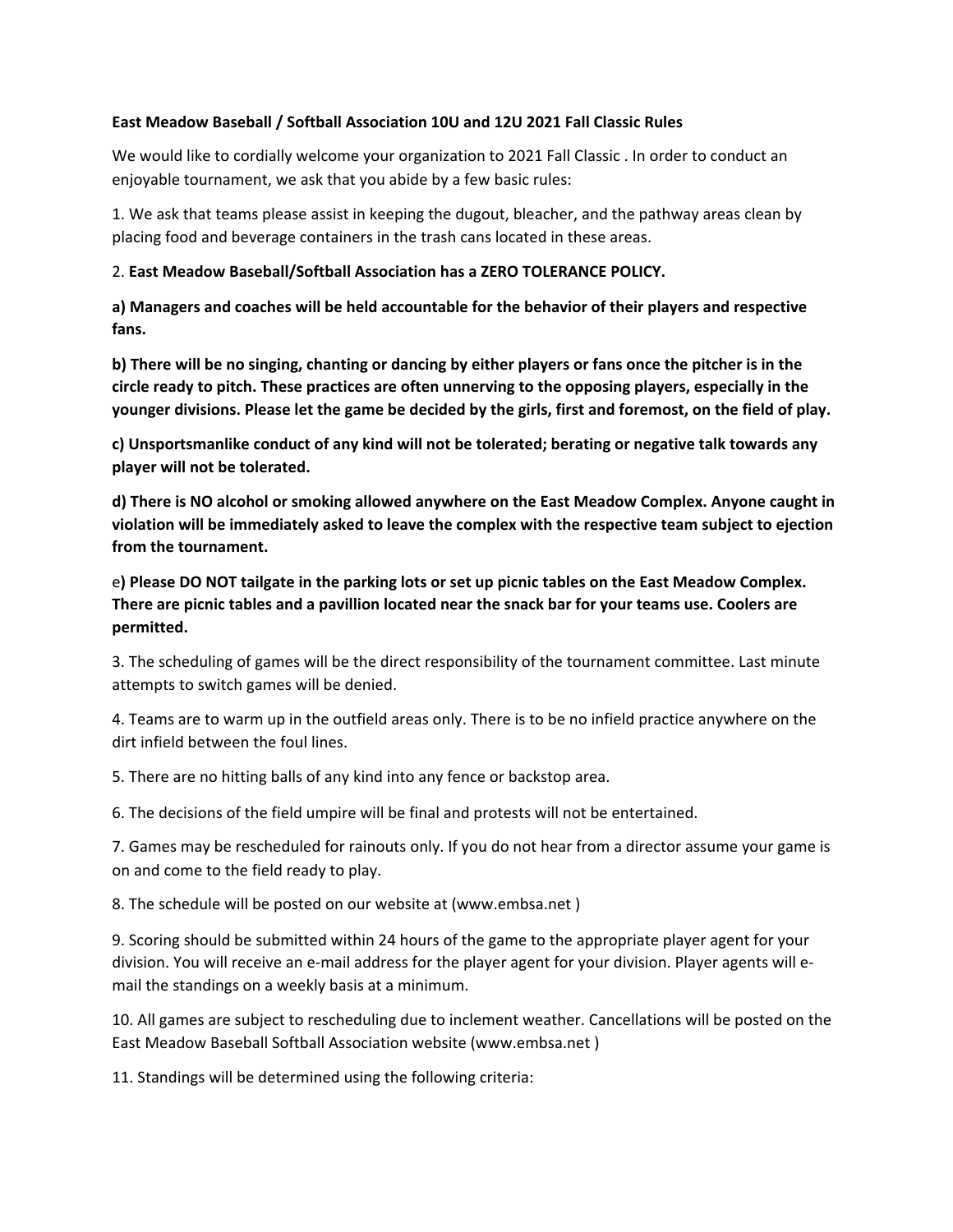- a. Winning Percentage
- b. Head to Head Record
- c. Runs Against
- d. Runs For
- e. Coin Toss

#### **2021 Summer Sizzle Rules of Play**

#### **Innings**

10U and 12U Division: Each game will consist of a maximum of six innings (time permitting) with each half inning ending after three outs.

#### **Field of Play**

As the fields are fully enclosed by fencing, all balls are considered to be in play unless a ball is thrown outside the fenced in areas. Gates to the dugouts must be closed prior to any pitch being thrown or ball fed into the pitching machine.

#### **Official Game**

**10U** and 12U Division: A game is official after three complete innings. No new inning may begin after 1 **hour 50 minutes and the game will end promptly at 2 hours from the scheduled starting time.** In the event the time limit is reached during an inning, the score will revert to the last complete inning; however, if the home team is leading when time expires, runs scored during the top of the inning will count. Time limits are subject to change for the playoffs. Player agents will notify all teams of any changes.

### **Umpires**

10Uand 12U divisions utilize uniformed umpires. There will be one umpire per game in all divisions. There will be two umpires in the playoffs and Championship game in all divisions. The decision of the umpire is final. Once the umpire makes a call, it may not be reversed. In the event the umpire requires a clarification of a rule, it must come from the director on duty.

#### **Bases**

Bases are 60' apart.

### **Balls**

Each team will supply one brand new softball at the start of each game (not including playoff). These softballs will be given to each team before their first schedule game. 10U division utilizes 11" Dudley softballs. 12U Division utilizes 12' Dudley softballs

### **Uniforms**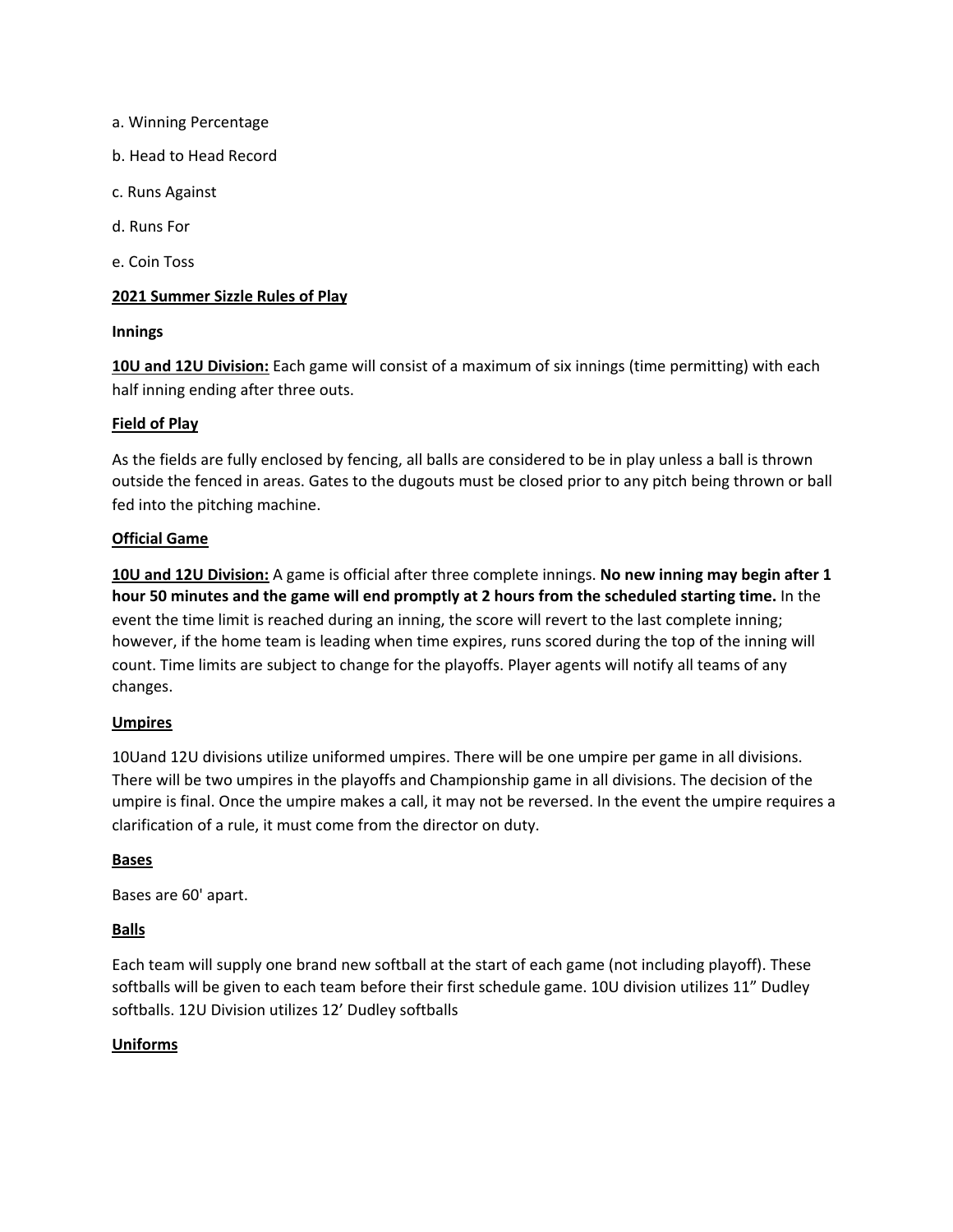Players are to be in matching uniforms with no duplicate numbers. Check to make sure that no players are wearing watches, rings, pins, jewelry, earrings, or other metallic objects. (exception: jewelry that alerts medical personnel to a specific condition is permissible and it must be taped in place)

### **Minimum Number of Players**

Eight players constitute a legal lineup. If a team can not field a legal lineup at the scheduled start time, then that team will forfeit the game. A forfeit will be recorded as a score of 6-0. In the event of a forfeit, the umpires will not remain at the field. In the event of injuries, a game may continue with no less than seven players.

### **Home Team**

Since the tournament may consist of double headers, the home team for the first game being decided by a coin toss prior to the start of the game and the away team in the first game will be the home team in the second game. In the event of a single game, the home team will be decided by a coin toss.

### **Pitching**

**10U Division:** The pitcher's mound will be located 35' from home plate. There is no limit in the number of walks per inning. A pitcher is to be removed from the position of pitcher after hitting three batters in one inning. She may return to pitch the following inning/innings. She must be removed from the postion of pitcher after hitting five batters in one game and is ineligible to pitch for the remainder of the game.

**12U Division**: The pitcher's mound will be located 40' from home plate. There is no limit in the number of walks per inning. A pitcher is to be removed from the position of pitcher after hitting three batters in one inning. She may return to pitch the following inning/innings. She must be removed from the postion of pitcher after hitting five batters in one game and is ineligible to pitch for the remainder of the game.

### **Batting Equipment**

For the safety of the players, all batters and base runners must wear batting helmets with face masks and chin straps.

# **Batting**

All Divisions: A Universal Batting Order is used. Each player present at the game gets a chance to bat. Because of the length of each half inning as described in "scoring", each player may not bat every inning but no player will be permitted to bat twice until every player has batted at least once. Batting out of order constitutes an automatic out.

# **Dead Ball**

All Divisions: A ball will be considered to be out of play if the ball is thrown out of the field of play (i.e. into the dugout) by a defensive player. The area on South Field beyond the fence in left field is to be considered out of play.

# **Running Bases / Stealing**

**10U Division:** Base runners may lead / steal upon the ball crossing home plate. A base runner leaving early will be being called out. It is the umpires discretion to give a warning for the first offense. If a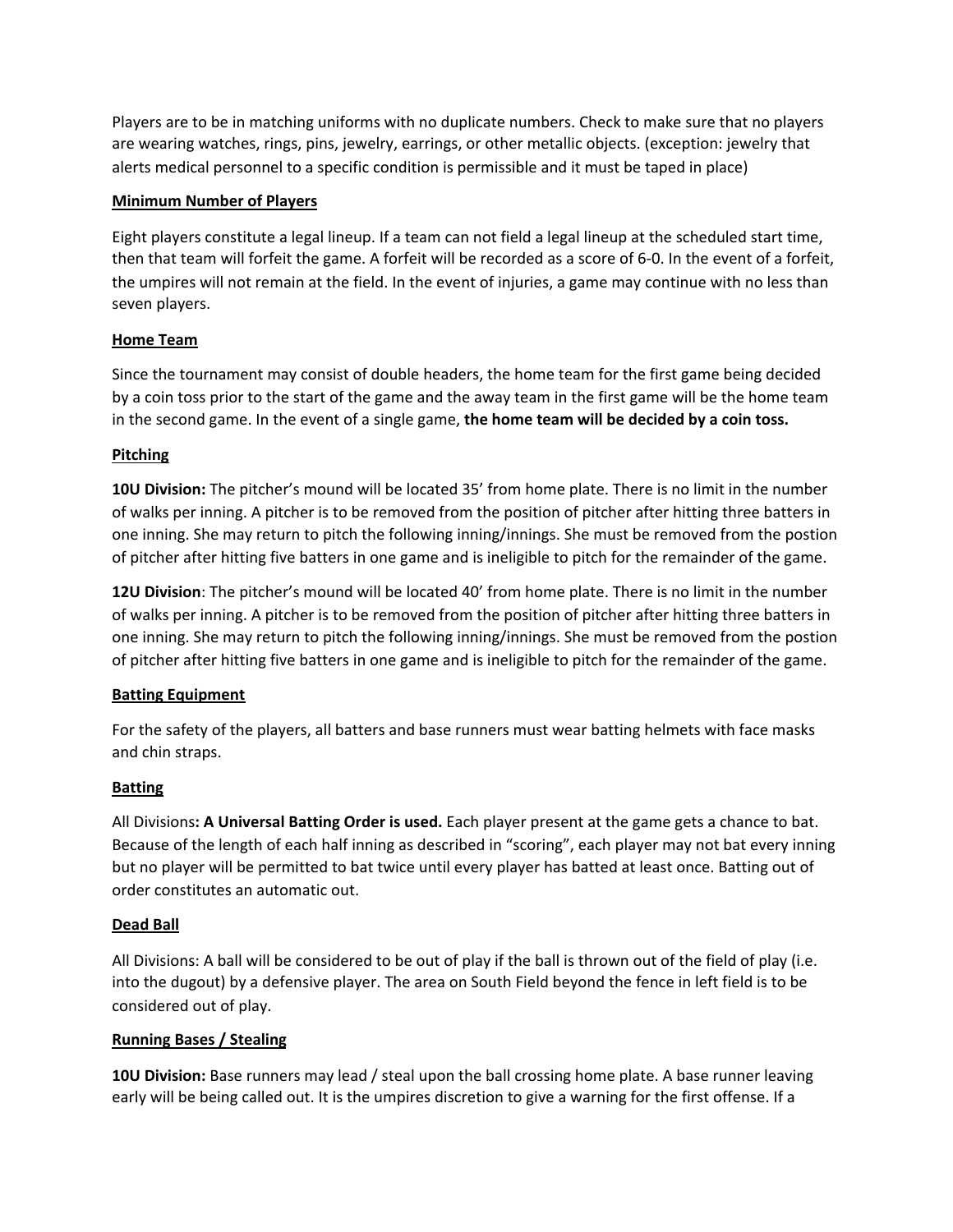warning is issued, both teams must be aforded the warning. A play at the bases (except first base) requires that the runner to slide at the plate, elect not to slide but must avoid contact, or give herself up and be called out. Again this is an umpires judgment call if the play was close enough that a slide was warranted. All fields are equipped with a safety base at first base, the sole purpose of this base is to avoid collisions between the base runner and the fielder, the fielder may not block the safety base. A fielder must not block the base path unless a play is developing for that fielder.

# NO Infield Fly Rule / NO Dropped Third Strike

**12U Division**- Base runners may leave on release from the pitcher. . A play at the bases (except first base) requires that the runner to slide at the plate, elect not to slide but must avoid contact, or give herself up and be called out. Again this is an umpires judgment call if the play was close enough that a slide was warranted. All fields are equipped with a safety base at first base, the sole purpose of this base is to avoid collisions between the base runner and the fielder, the fielder may not block the safety base. A fielder must not block the base path unless a play is developing for that fielder.

Both infield fly and dropped third strike are in play at the 12U level.

### **Speed Up Rule**

Coaches are expected to keep the game moving quickly. The **pitchers and catchers may be removed** from the bases at any time during the inning. The last player to make an out or a substitute player on the bench will be the substitute runner. Additionally, at the completion of each game, please clear the dugout area for the next scheduled game. DO NOT take your team to the outfield to talk while another team is waiting to get in the dugout for their game.

### **Scoring**

In order to avoid scoring discrepancies, both managers should compare scores at the completion of each half inning and report the final score to the director on duty.

### **Mercy Rule**

**10Uand 12U:** The mercy rule will be in effect if one team is leading by fifteen runs after three innings, twelve runs after the fourth inning and ten runs after five innings.

### **Fielding Positions**

**10U Division:** A maximum of ten defensive players will be allowed on the field, with the tenth player residing in the outfield. The outfield positions will be Left Field, Left Center Field, Right Center Field, and Right Field. All outfielders must have both feet in the outfield grass when the pitcher releases the ball.

**12U Division:** A maximum of 9 players will be allowed in the field.

### **Defensive Coach**

**10Uand 12U Divisions:** There will be no coaches in the field for the defensive team

### **Blood Rule**